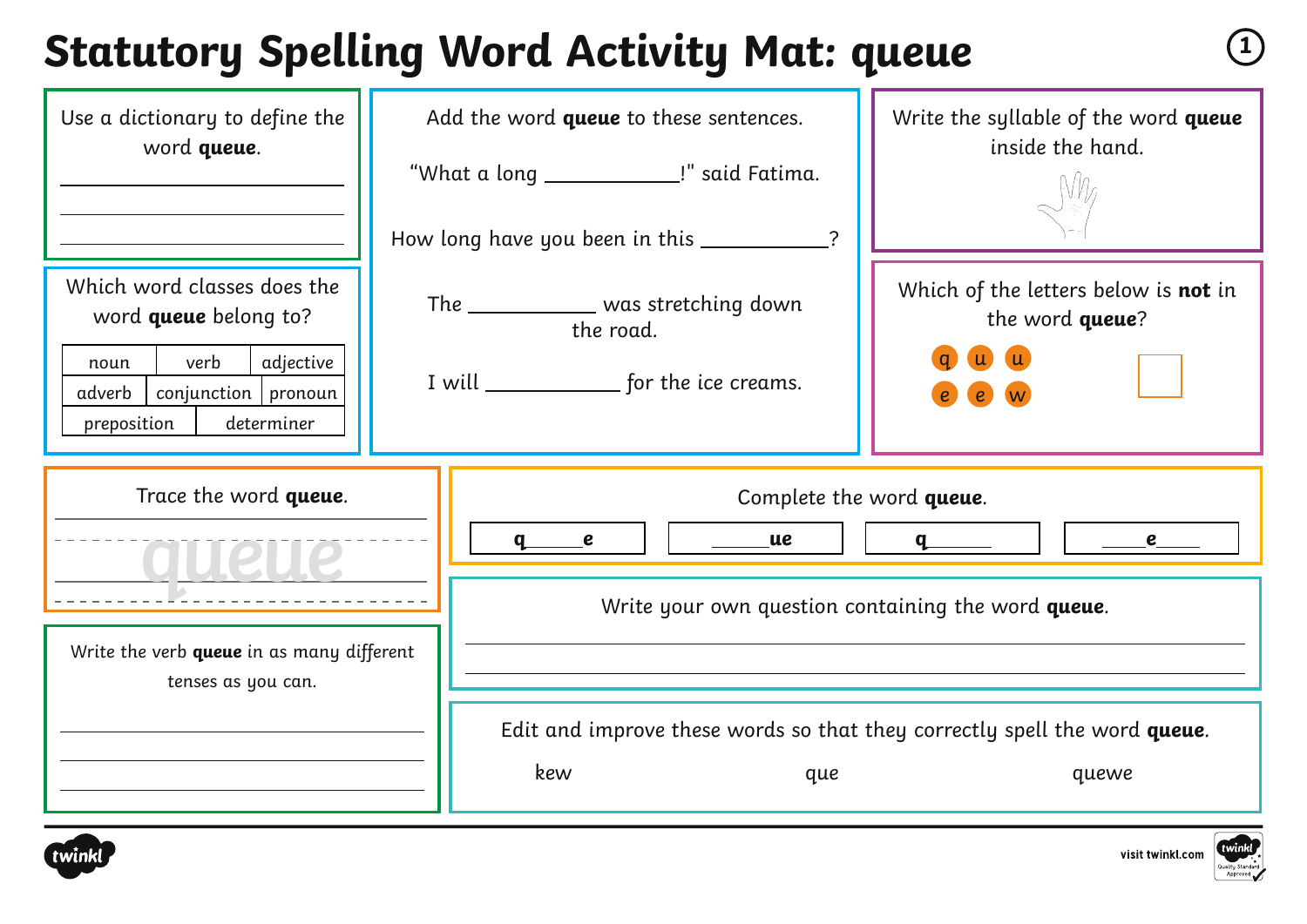## **Statutory Spelling Word Activity Mat: recognise <sup>2</sup>**

| Use a dictionary to define the<br>word recognise.              | Add the word <b>recognise</b> to these sentences.                                             |                                                                                       | Write the syllables of the word<br>recognise inside the hands. |  |
|----------------------------------------------------------------|-----------------------------------------------------------------------------------------------|---------------------------------------------------------------------------------------|----------------------------------------------------------------|--|
|                                                                | "I didn't __________________ you," said my nan.<br>Do you ______________ any of these people? |                                                                                       | Ville Wille Wille                                              |  |
| Which word class does the<br>word <b>recognise</b> belong to?  |                                                                                               |                                                                                       | Which letter from the word<br>recognise is missing below?      |  |
| verb<br>adjective<br>noun<br>$conjunction$   pronoun<br>adverb |                                                                                               | I _____________ many different wild flowers.<br>Bea did not ____________ me at first. | n n a                                                          |  |
| determiner<br>preposition                                      |                                                                                               |                                                                                       | e is                                                           |  |
| Trace the word recognise.                                      |                                                                                               |                                                                                       | Complete the word recognise.                                   |  |
|                                                                | rec                                                                                           | ise<br>$reco$                                                                         | nise<br>r___g____e                                             |  |
|                                                                |                                                                                               | Write your own statement containing the word recognise.                               |                                                                |  |
| Write a synonym and an antonym for the<br>word recognise.      |                                                                                               |                                                                                       |                                                                |  |
|                                                                |                                                                                               | Edit and improve these words so that they correctly spell the word recognise.         |                                                                |  |
|                                                                |                                                                                               | recoggnice                                                                            | reccognise<br>reckognise                                       |  |



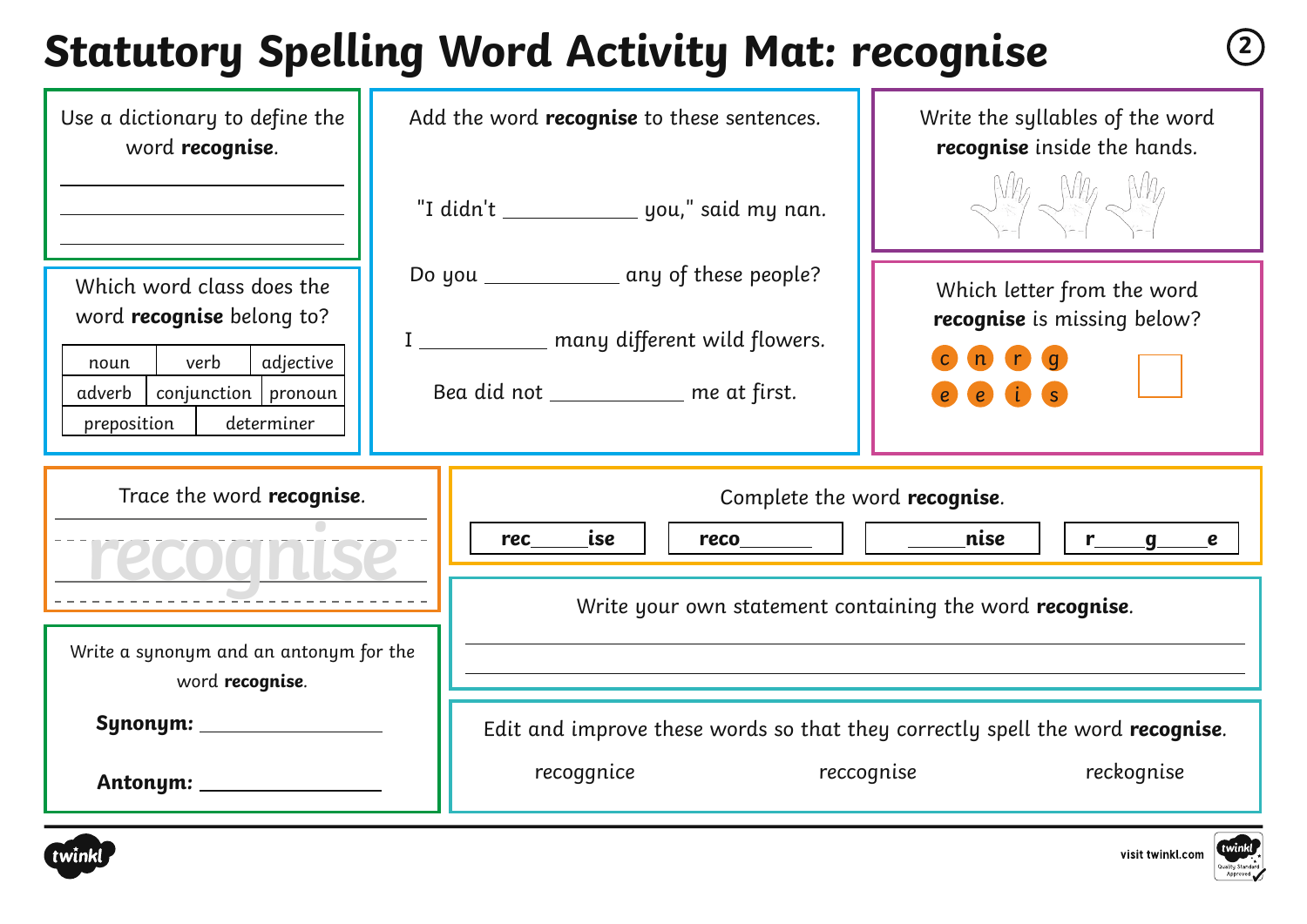# **Statutory Spelling Word Activity Mat: recommend <sup>3</sup>**

| Use a dictionary to define the<br>word recommend.                                                                                                            | Add the word <b>recommend</b> to these sentences.                                                               | Write the syllables of the word<br>recommend inside the hands.                            |
|--------------------------------------------------------------------------------------------------------------------------------------------------------------|-----------------------------------------------------------------------------------------------------------------|-------------------------------------------------------------------------------------------|
|                                                                                                                                                              | Would you ______________________ that book?                                                                     | $N_{\mathcal{A}}$                                                                         |
| Which word class does the<br>word <b>recommend</b> belong to?<br>verb<br>adjective<br>noun<br>conjunction   pronoun<br>adverb  <br>determiner<br>preposition | I ___________________ that you listen carefully.<br>I _____________________ that you don't follow<br>that path. | Which letter from the word<br>recommend is missing below?<br>$\overline{c}$<br>$\Gamma$ 0 |
| Trace the word recommend.                                                                                                                                    | _____mend<br>$recom$                                                                                            | Complete the word recommend.<br>end<br>r___m___d<br>re_____                               |
|                                                                                                                                                              |                                                                                                                 | Write your own question containing the word recommend.                                    |
| How many words can you make out of the<br>letters in the word recommend?                                                                                     |                                                                                                                 |                                                                                           |



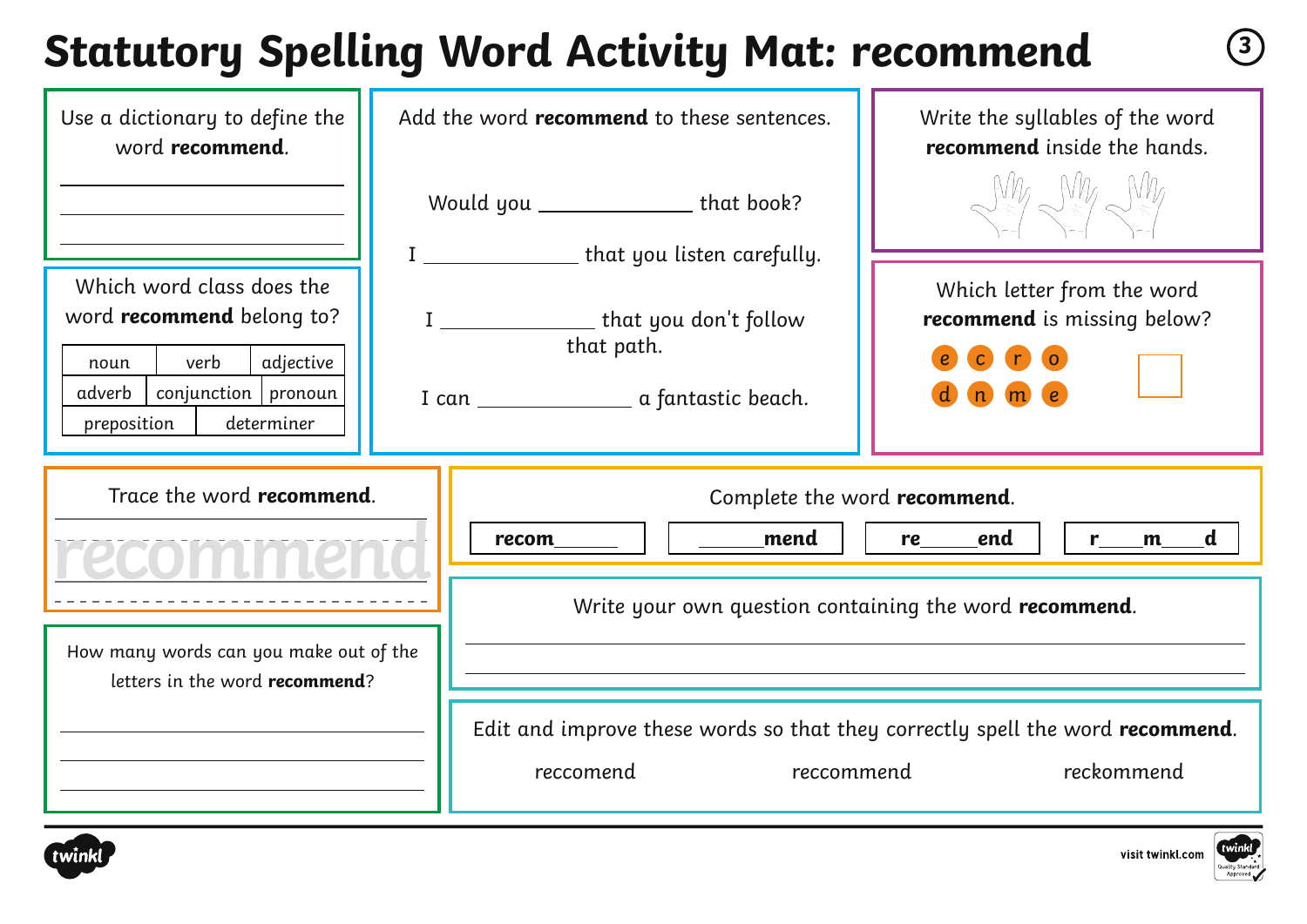### **Statutory Spelling Word Activity Mat: relevant <sup>4</sup>**

| Use a dictionary to define the<br>word relevant.                                                                                                          |                                                                                                                                                                                                                 | Add the word relevant to these sentences.<br>"Is it ___________?" asked Mr Ward.<br>Always include ____________ information in | Write the syllables of the word<br>relevant inside the hands.                                          |  |
|-----------------------------------------------------------------------------------------------------------------------------------------------------------|-----------------------------------------------------------------------------------------------------------------------------------------------------------------------------------------------------------------|--------------------------------------------------------------------------------------------------------------------------------|--------------------------------------------------------------------------------------------------------|--|
| Which word class does the<br>word <b>relevant</b> belong to?<br>verb<br>adjective<br>noun<br>$conjunction$ pronoun<br>adverb<br>preposition<br>determiner | non-fiction writing.<br>Fred believes that the rules are not<br>$\begin{array}{c} \begin{array}{c} \begin{array}{c} \end{array} \end{array}$ to him.<br>"This news is __________ to all of us,"<br>said Ms Gya. |                                                                                                                                | Which of the letters below is not in<br>the word relevant?<br>a e                                      |  |
| Trace the word relevant.<br>relevant                                                                                                                      |                                                                                                                                                                                                                 | Complete the word relevant.<br><u>rele  </u><br>re______<br>nt<br>vant<br>$\mathbf{L}$<br>$r \sim v$                           |                                                                                                        |  |
| Write a synonym and an antonym for the<br>word relevant.                                                                                                  |                                                                                                                                                                                                                 | Write your own question containing the word relevant.                                                                          |                                                                                                        |  |
|                                                                                                                                                           |                                                                                                                                                                                                                 | relivent                                                                                                                       | Edit and improve these words so that they correctly spell the word relevant.<br>rellivant<br>relervant |  |